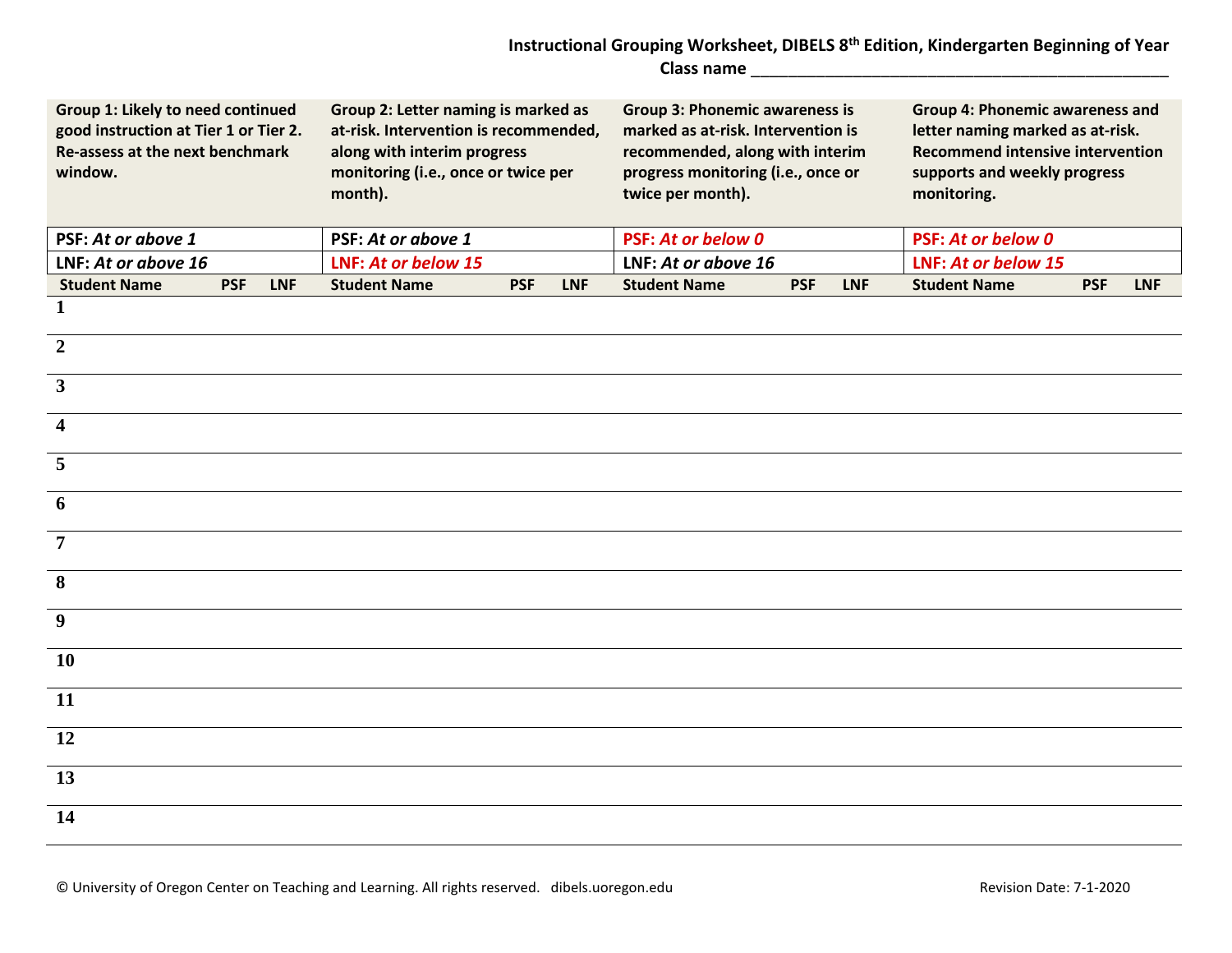## **Instructional Grouping Worksheet, DIBELS 8th Edition, Kindergarten Middle of Year Class name** \_\_\_\_\_\_\_\_\_\_\_\_\_\_\_\_\_\_\_\_\_\_\_\_\_\_\_\_\_\_\_\_\_\_\_\_\_\_\_\_\_\_\_

| Group 1: Likely to need continued<br>good instruction at Tier 1 or Tier 2.<br>Re-assess at the next benchmark<br>window. |            |            | Group 2: The alphabetic principle is<br>marked as at-risk. Intervention is<br>recommended, along with interim<br>progress monitoring (i.e., once or<br>twice per month). |            |            | Group 3: Letter naming is marked as<br>at-risk. Intervention is recommended,<br>along with interim progress<br>monitoring (i.e., once or twice per<br>month). |            |            | Group 4: Letter naming and the<br>alphabetic principle are marked as<br>at-risk. Recommend intensive<br>intervention supports and weekly<br>progress monitoring. |            |            |
|--------------------------------------------------------------------------------------------------------------------------|------------|------------|--------------------------------------------------------------------------------------------------------------------------------------------------------------------------|------------|------------|---------------------------------------------------------------------------------------------------------------------------------------------------------------|------------|------------|------------------------------------------------------------------------------------------------------------------------------------------------------------------|------------|------------|
| LNF: At or above 31                                                                                                      |            |            | LNF: At or above 31                                                                                                                                                      |            |            | LNF: At or below 30                                                                                                                                           |            |            | LNF: At or below 30                                                                                                                                              |            |            |
| NWF-CLS: At or above 16*                                                                                                 |            |            | NWF-CLS: At or below 15*                                                                                                                                                 |            |            | NWF-CLS: At or above 16*                                                                                                                                      |            |            | NWF-CLS: At or below 15*                                                                                                                                         |            |            |
| <b>Student Name</b>                                                                                                      | <b>LNF</b> | <b>CLS</b> | <b>Student Name</b>                                                                                                                                                      | <b>LNF</b> | <b>CLS</b> | <b>Student Name</b>                                                                                                                                           | <b>LNF</b> | <b>CLS</b> | <b>Student Name</b>                                                                                                                                              | <b>LNF</b> | <b>CLS</b> |
| $\mathbf{1}$                                                                                                             |            |            |                                                                                                                                                                          |            |            |                                                                                                                                                               |            |            |                                                                                                                                                                  |            |            |
| $\boldsymbol{2}$                                                                                                         |            |            |                                                                                                                                                                          |            |            |                                                                                                                                                               |            |            |                                                                                                                                                                  |            |            |
| $\overline{\mathbf{3}}$                                                                                                  |            |            |                                                                                                                                                                          |            |            |                                                                                                                                                               |            |            |                                                                                                                                                                  |            |            |
| $\overline{\mathbf{4}}$                                                                                                  |            |            |                                                                                                                                                                          |            |            |                                                                                                                                                               |            |            |                                                                                                                                                                  |            |            |
| $\overline{5}$                                                                                                           |            |            |                                                                                                                                                                          |            |            |                                                                                                                                                               |            |            |                                                                                                                                                                  |            |            |
| 6                                                                                                                        |            |            |                                                                                                                                                                          |            |            |                                                                                                                                                               |            |            |                                                                                                                                                                  |            |            |
| $\overline{7}$                                                                                                           |            |            |                                                                                                                                                                          |            |            |                                                                                                                                                               |            |            |                                                                                                                                                                  |            |            |
| $\overline{\mathbf{8}}$                                                                                                  |            |            |                                                                                                                                                                          |            |            |                                                                                                                                                               |            |            |                                                                                                                                                                  |            |            |
| $\overline{9}$                                                                                                           |            |            |                                                                                                                                                                          |            |            |                                                                                                                                                               |            |            |                                                                                                                                                                  |            |            |
| <b>10</b>                                                                                                                |            |            |                                                                                                                                                                          |            |            |                                                                                                                                                               |            |            |                                                                                                                                                                  |            |            |
| 11                                                                                                                       |            |            |                                                                                                                                                                          |            |            |                                                                                                                                                               |            |            |                                                                                                                                                                  |            |            |
| 12                                                                                                                       |            |            |                                                                                                                                                                          |            |            |                                                                                                                                                               |            |            |                                                                                                                                                                  |            |            |
| $\overline{13}$                                                                                                          |            |            |                                                                                                                                                                          |            |            |                                                                                                                                                               |            |            |                                                                                                                                                                  |            |            |
| $\overline{14}$                                                                                                          |            |            |                                                                                                                                                                          |            |            |                                                                                                                                                               |            |            |                                                                                                                                                                  |            |            |

\*Flag students for additional monitoring using an asterisk "\*" if they have a PSF score below 23. © University of Oregon Center on Teaching and Learning. All rights reserved. dibels.uoregon.edu Revision Date: 7-1-2020